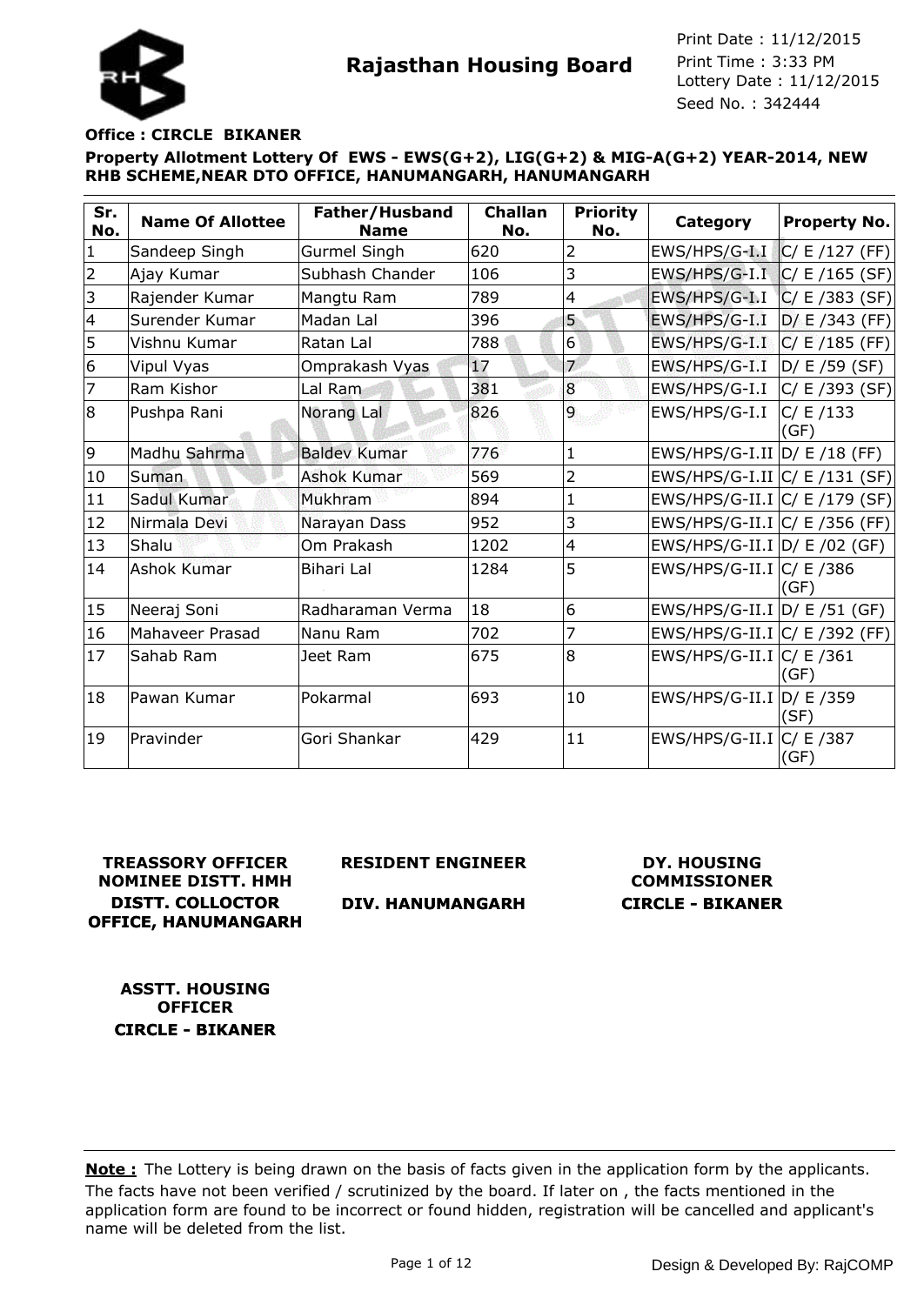

## **Office : CIRCLE BIKANER**

**Property Allotment Lottery Of EWS - EWS(G+2), LIG(G+2) & MIG-A(G+2) YEAR-2014, NEW RHB SCHEME,NEAR DTO OFFICE, HANUMANGARH, HANUMANGARH**

| Sr.<br>No. | <b>Name Of Allottee</b>  | Father/Husband<br><b>Name</b> | <b>Challan</b><br>No. | <b>Priority</b><br>No. | Category                        | <b>Property No.</b> |
|------------|--------------------------|-------------------------------|-----------------------|------------------------|---------------------------------|---------------------|
| 20         | Subhash Chander<br>Verma | Mani Ram Verma                | 1261                  | 13                     | EWS/HPS/G-II.I C/ E /366 (FF)   |                     |
| 21         | Sumit Kumar              | Raj Kumar                     | 181                   | 14                     | EWS/HPS/G-II.I C/ E /368 (FF)   |                     |
| 22         | Pratap Singh             | Chanan Mal                    | 9601                  | 15                     | EWS/HPS/G-II.I $C/$ E /190 (SF) |                     |
| 23         | Amar Singh               | Aad Ram                       | 645                   | 16                     | EWS/HPS/G-II.I D/ E /348        | (SF)                |
| 24         | Manohar Lal              | Jas Ram                       | 753                   | 17                     | EWS/HPS/G-II.I D/ E /29 (FF)    |                     |
| 25         | Narender Singh           | <b>Chander Bhadur</b>         | 665                   | 18                     | $EWS/HPS/G-II.I D/E/28(GF)$     |                     |
| 26         | Ganga Devi               | Kanhiya Lal                   | 668                   | 19                     | EWS/HPS/G-II.I $ C $ E /184     | (GF)                |
| 27         | Pawan Kumar              | Nathuram Parwani              | 835                   | 21                     | EWS/HPS/G-II.I D/ E /356 (FF)   |                     |
| 28         | Ranjeet Singh            | <b>Bal Krishan</b>            | 802                   | 22                     | $EWS/HPS/G-II.I C/E/167(SF)$    |                     |
| 29         | Bhagirath                | Laxmi Narayan                 | 81                    | 23                     | EWS/HPS/G-II.I $ C $ E /352     | (GF)                |
| 30         | Norang Lal               | Satish Kumar                  | 326                   | 25                     | EWS/HPS/G-II.I $ C/E/139(FF) $  |                     |
| 31         | Fathe Singh              | Kishan                        | 683                   | 26                     | EWS/HPS/G-II.I C/ E /358 (SF)   |                     |
| 32         | Harjinder Kour           | Joginder Singh                | 674                   | 27                     | EWS/HPS/G-II.I C/ E /353 (FF)   |                     |
| 33         | Dalip Kumar              | Laxmi Narayan                 | 82                    | 28                     | EWS/HPS/G-II.I C/ E /385        | (GF)                |
| 34         | Raj Kumar                | Ghanshyam Dass                | 764                   | 29                     | EWS/HPS/G-II.I D/ E /43 (FF)    |                     |
| 35         | Mohan Lal                | Badri Ram                     | 144                   | 30                     | EWS/HPS/G-II.I $ C $ E /145     | (GF)                |
| 36         | Minakshi Devi            | Vijay Kumar                   | 660                   | 31                     | EWS/HPS/G-II.I $D/E$ /347       | (SF)                |
| 37         | Dev Kumar Tejwani        | KishorKumar Tejwani 771       |                       | 32                     | EWS/HPS/G-II.I $D / E$ /49 (GF) |                     |

## **TREASSORY OFFICER NOMINEE DISTT. HMH DISTT. COLLOCTOR OFFICE, HANUMANGARH**

**RESIDENT ENGINEER**

**DIV. HANUMANGARH**

# **DY. HOUSING COMMISSIONER CIRCLE - BIKANER**

**ASSTT. HOUSING OFFICER CIRCLE - BIKANER**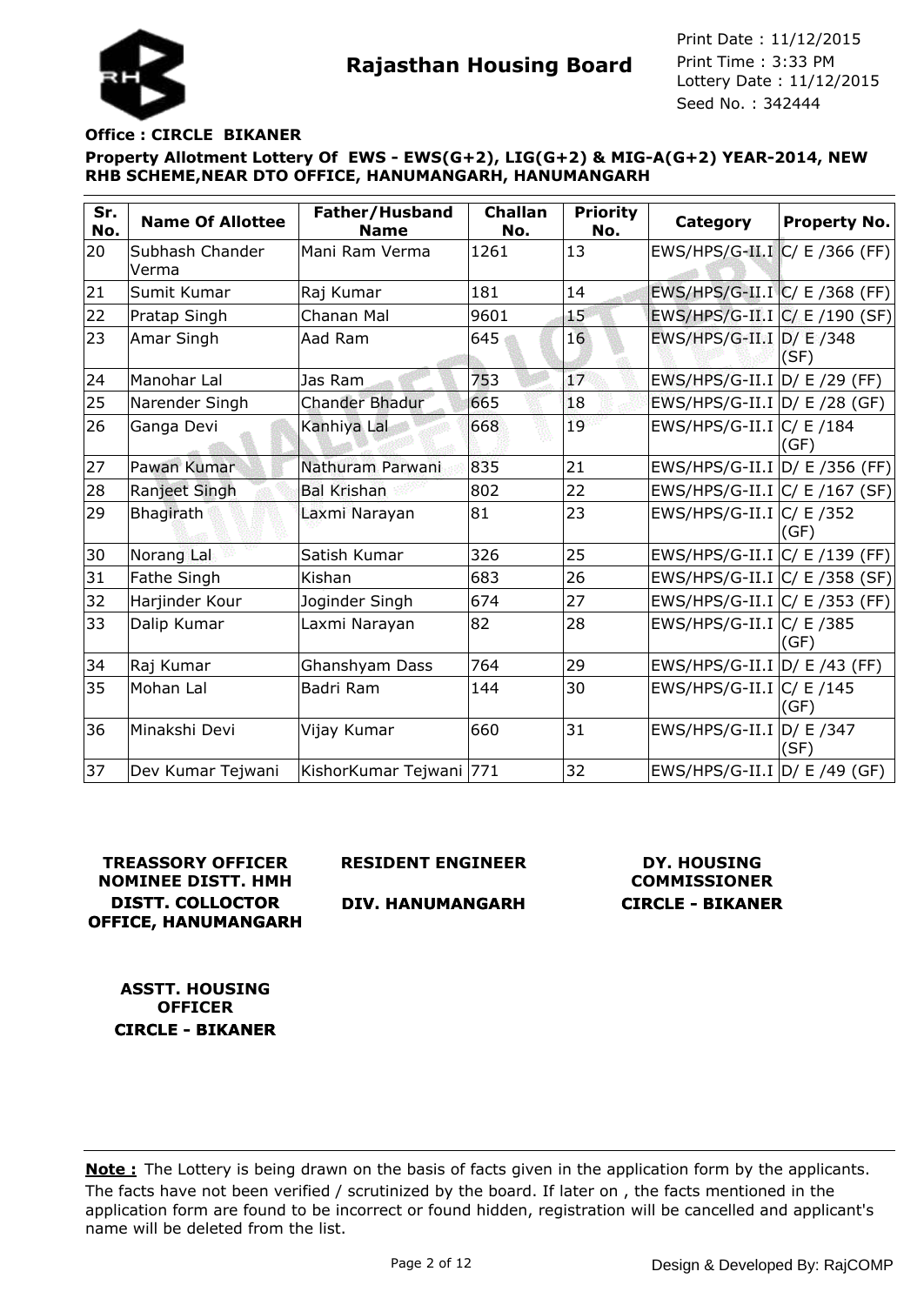

#### **Office : CIRCLE BIKANER**

**Property Allotment Lottery Of EWS - EWS(G+2), LIG(G+2) & MIG-A(G+2) YEAR-2014, NEW RHB SCHEME,NEAR DTO OFFICE, HANUMANGARH, HANUMANGARH**

| Sr.<br>No. | <b>Name Of Allottee</b> | Father/Husband<br><b>Name</b> | <b>Challan</b><br>No. | <b>Priority</b><br>No. | Category                         | <b>Property No.</b> |
|------------|-------------------------|-------------------------------|-----------------------|------------------------|----------------------------------|---------------------|
| 38         | Sawitri Rani            | Ramesh Kumar                  | 632                   | 33                     | $EWS/HPS/G-II.I C/E/132(SF) $    |                     |
| 39         | Saloni                  | Amandeep                      | 815                   | 34                     | EWS/HPS/G-II.I D/ E /08 (FF)     |                     |
| 40         | Harbans Singh           | Ajyab Singh                   | 940                   | 35                     | EWS/HPS/G-II.I $C / E$ /150 (FF) |                     |
| 41         | Daswani Jamnaben        | Daswani Moolchand             | 98                    | 36                     | EWS/HPS/G-II.I $ C $ E /163 (FF) |                     |
| 42         | Prem Kumar Ghorela      | Madan Lal Ghodela             | 298                   | 38                     | EWS/HPS/G-II.I $ C $ E /349      | (GF)                |
| 43         | Ram Sawroop Singh       | Ram Singh                     | 678                   | 39                     | EWS/HPS/G-II.I C/ E /377 (FF)    |                     |
| 44         | Nirmala Devi            | Jai Deep                      | 661                   | 43                     | EWS/HPS/G-II.I C/ E /396 (SF)    |                     |
| 45         | Rajender Kumar          | Rajiram                       | 654                   | 44                     | EWS/HPS/G-II.I $ D/E/27(GF) $    |                     |
| 46         | Ranki Aakad             | <b>Prashant Aakad</b>         | 13                    | 45                     | EWS/HPS/G-II.I C/ E /188 (FF)    |                     |
| 47         | Bhagirath               | Krishan                       | 1266                  | 46                     | EWS/HPS/G-II.I D/ E /33 (SF)     |                     |
| 48         | Hemlata                 | Ramchander                    | 293                   | 47                     | $EWS/HPS/G-II.I D/E/01(GF)$      |                     |
| 49         | Amit Gupta              | Durga Prasad Gupta            | 39                    | 48                     | EWS/HPS/G-II.I $D/E/26$ (GF)     |                     |
| 50         | Ram Pratap              | Sajjan Ram                    | 71                    | 49                     | EWS/HPS/G-II.I $ C $ E /159      | (GF)                |
| 51         | Liyakat Ali             | Sharyan Khan                  | 9532                  | 50                     | EWS/HPS/G-II.I D/ E /66 (FF)     |                     |
| 52         | <b>Kurshed Mohamed</b>  | Murad Ali                     | 635                   | 51                     | EWS/HPS/G-II.I D/ E /11 (SF)     |                     |
| 53         | Gopi Singh              | Hanuman Singh                 | 582                   | 52                     | EWS/HPS/G-II.I $ C/E/137(FF) $   |                     |
| 54         | Raj Kumar               | Motti Ram                     | 146                   | 53                     | EWS/HPS/G-II.I D/ E /45 (SF)     |                     |
| 55         | Durga Singh             | Ram Singh                     | 1253                  | 57                     | $EWS/HPS/G-II.I C/E/384(SF)$     |                     |
| 56         | Darshana Devi           | Krishan Lal                   | 86                    | 58                     | EWS/HPS/G-II.I $ C/E $ /128 (FF) |                     |
| 57         | Raj Kumar               | Ram Pratap                    | 800                   | 60                     | EWS/HPS/G-II.I $D / E / 10$ (SF) |                     |
| 58         | Mahesh Kumar            | Raj Kumar                     | 790                   | 61                     | EWS/HPS/G-II.I $ C $ E /362      | (GF)                |

**TREASSORY OFFICER NOMINEE DISTT. HMH DISTT. COLLOCTOR OFFICE, HANUMANGARH** **RESIDENT ENGINEER**

## **DIV. HANUMANGARH**

# **DY. HOUSING COMMISSIONER CIRCLE - BIKANER**

**ASSTT. HOUSING OFFICER CIRCLE - BIKANER**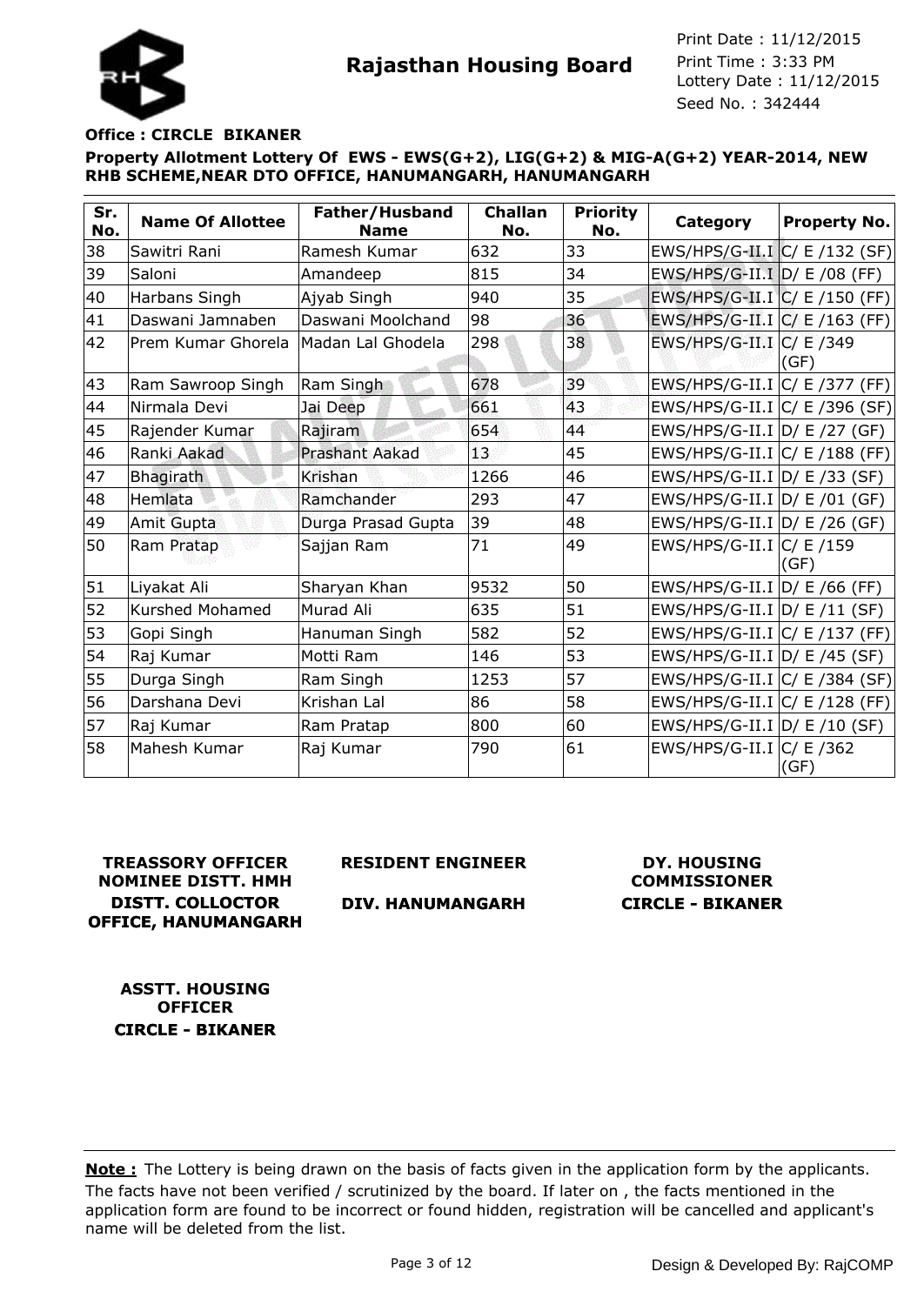

#### **Office : CIRCLE BIKANER**

**Property Allotment Lottery Of EWS - EWS(G+2), LIG(G+2) & MIG-A(G+2) YEAR-2014, NEW RHB SCHEME,NEAR DTO OFFICE, HANUMANGARH, HANUMANGARH**

| Sr.<br>No. | <b>Name Of Allottee</b>                  | Father/Husband<br><b>Name</b> | <b>Challan</b><br>No. | <b>Priority</b><br>No. | Category                         | <b>Property No.</b> |
|------------|------------------------------------------|-------------------------------|-----------------------|------------------------|----------------------------------|---------------------|
| 59         | Kala Ram                                 | Panch Lal                     | 676                   | 62                     | EWS/HPS/G-II.I D/ E /09 (SF)     |                     |
| 60         | Nakhchtra Singh                          | Karnel Singh                  | 875                   | 63                     | EWS/HPS/G-II.I D/ E /32 (FF)     |                     |
| 61         | Manoj Kumar                              | Ram Pratap                    | 67                    | 64                     | EWS/HPS/G-II.I D/ E /53 (FF)     |                     |
| 62         | Ranveer                                  | Jagram                        | 140                   | 65                     | $EWS/HPS/G-II.I  C/E/$ /372 (SF) |                     |
| 63         | Mandeep Singh                            | Basant singh                  | 847                   | 66                     | EWS/HPS/G-II.I C/ E /161 (FF)    |                     |
| 64         | Amit Sharma                              | Ved Prakash Sharma            | 836                   | 67                     | EWS/HPS/G-II.I D/ E /46 (SF)     |                     |
| 65         | Arbad Singh                              | Kuldeep Singh                 | 83                    | 69                     | EWS/HPS/G-II.I C/ E /152 (FF)    |                     |
| 66         | Rajat Kukkar                             | Avinash Chander<br>Kukkar     | 603                   | 70                     | $EWS/HPS/G-II.I D/E/14(GF)$      |                     |
| 67         | Akash Narula                             | Devi Lal Narula               | 909                   | 71                     | $EWS/HPS/G-II.I/C/ E/153 (SF)$   |                     |
| 68         | <b>Tara Chand</b>                        | Ganga Ram                     | 1207                  | 72                     | $EWS/HPS/G-II.I C/E/129(SF) $    |                     |
| 69         | Punit Narayan Srimali Chagan Lal Srimali |                               | 232                   | 74                     | EWS/HPS/G-II.I $D/E/25$ (GF)     |                     |
| 70         | Balmukand                                | Madan lal                     | 1203                  | 75                     | EWS/HPS/G-II.I $D/E$ /358        | (SF)                |
| 71         | Prakash Israni                           | Gaggan Dass Israni            | 9510                  | 79                     | $ EWS/HPS/G-II.I C/E/180(SF) $   |                     |
| 72         | Sukhjeet Singh                           | Sukhveer Singh                | 823                   | 80                     | $EWS/HPS/G-II.I/C/ E/176 (FF)$   |                     |
| 73         | Raghuveer                                | Brij Lal                      | 310                   | 81                     | EWS/HPS/G-II.I D/ E /04 (GF)     |                     |
| 74         | Ekta                                     | Makkhan Lal                   | 9701                  | 82                     | EWS/HPS/G-II.I C/ E /154 (SF)    |                     |
| 75         | Ajay Kumar                               | Ramesh Kumar                  | 388                   | 84                     | EWS/HPS/G-II.I $D/E$ /62 (GF)    |                     |
| 76         | Chander Kant                             | Shobraj                       | 296                   | 85                     | EWS/HPS/G-II.I $ C $ E /138 (FF) |                     |
| 77         | Gomati Devi                              | Attma Ram                     | 723                   | 86                     | EWS/HPS/G-II.I $ C $ E /172      | (GF)                |
| 78         | Manju Devi                               | Omkar Saini                   | 9513                  | 89                     | $EWS/HPS/G-II.I D/E/22(SF)$      |                     |
| 79         | Devender Kumar                           | Vijay Kumar                   | 694                   | 90                     | $EWS/HPS/G-II.I/C/ E/175 (FF)$   |                     |

# **TREASSORY OFFICER NOMINEE DISTT. HMH DISTT. COLLOCTOR OFFICE, HANUMANGARH**

**RESIDENT ENGINEER**

## **DIV. HANUMANGARH**

# **DY. HOUSING COMMISSIONER CIRCLE - BIKANER**

**ASSTT. HOUSING OFFICER CIRCLE - BIKANER**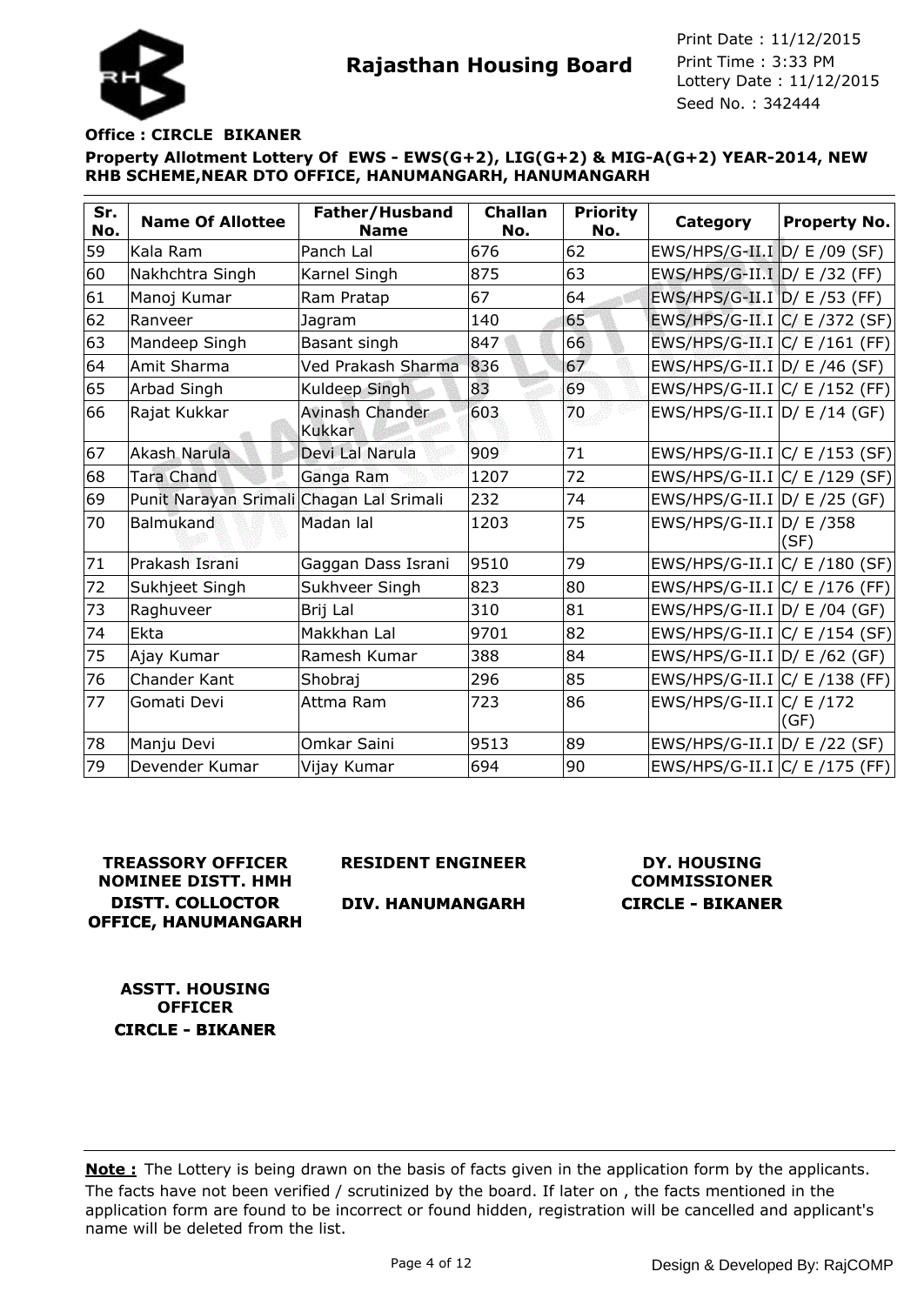## **Office : CIRCLE BIKANER**

**Property Allotment Lottery Of EWS - EWS(G+2), LIG(G+2) & MIG-A(G+2) YEAR-2014, NEW RHB SCHEME,NEAR DTO OFFICE, HANUMANGARH, HANUMANGARH**

| Sr.<br>No. | <b>Name Of Allottee</b>             | Father/Husband<br><b>Name</b> | <b>Challan</b><br>No. | <b>Priority</b><br>No. | Category                       | <b>Property No.</b> |
|------------|-------------------------------------|-------------------------------|-----------------------|------------------------|--------------------------------|---------------------|
| 80         | Pooja                               | Jeet Singh                    | 562                   | 91                     | EWS/HPS/G-II.I D/ E /56 (FF)   |                     |
| 81         | Rani Devi                           | Mani Ram Verma                | 1263                  | 93                     | EWS/HPS/G-II.I $C / E / 160$   | (GF)                |
| 82         | Janki Devi                          | Kishan Chand                  | 662                   | 94                     | EWS/HPS/G-II.I C/ E /149 (FF)  |                     |
| 83         | Swati Kumari Dhakar Mahaveer Prasad |                               | 9509                  | 95                     | EWS/HPS/G-II.I D/ E /342 (FF)  |                     |
| 84         | Raghuveer Bishnoi                   | Om Prakash Bishnoi            | 1117                  | 98                     | EWS/HPS/G-II.I D/ E /349       | (GF)                |
| 85         | Raj Kumari                          | Dalip Kumar                   | 669                   | 99                     | EWS/HPS/G-II.I C/ E /177 (SF)  |                     |
| 86         | Hira Lal                            | Khiraj                        | 285                   | 100                    | $EWS/HPS/G-II.I/C/E/155(SF)$   |                     |
| 87         | Hari Singh                          | Hetram                        | 727                   | 101                    | EWS/HPS/G-II.I $ C/E $ /157    | (GF)                |
| 88         | Sukhdeep Singh                      | Jaskaran Singh                | 710                   | 103                    | EWS/HPS/G-II.I D/ E /70 (SF)   |                     |
| 89         | Reena                               | Sushil Kumar                  | 117                   | 105                    | EWS/HPS/G-II.I D/ E /350       | (GF)                |
| 90         | <b>Bhal Singh</b>                   | Indar Ram                     | 135                   | 106                    | $EWS/HPS/G-II.I/C/ E/354 (FF)$ |                     |
| 91         | Suresh Kumar                        | Krishan Lal                   | 842                   | 107                    | EWS/HPS/G-II.I D/ E /07 (FF)   |                     |
| 92         | Rajender Kumar                      | Nanu Ram                      | 708                   | 108                    | $EWS/HPS/G-II.I D/E/63(GF)$    |                     |
| 93         | Sudhir                              | Lekhram                       | 811                   | 109                    | $EWS/HPS/G-II.I D/E/19(FF)$    |                     |
| 94         | Sunder Pal                          | Jagpal                        | 795                   | 110                    | $EWS/HPS/G-II.I C/E/142(SF) $  |                     |
| 95         | Hussain Mohamed                     | Murad Ali                     | 506                   | 111                    | EWS/HPS/G-II.I $ C/E $ /122    | (GF)                |
| 96         | Vikky Kumar                         | Raj Kumar                     | 787                   | 112                    | $EWS/HPS/G-II.I/C/ E/369 (SF)$ |                     |
| 97         | <b>Bharti</b>                       | Murli Dhar                    | 145                   | 114                    | EWS/HPS/G-II.I $ C $ E /350    | (GF)                |

**TREASSORY OFFICER NOMINEE DISTT. HMH DISTT. COLLOCTOR OFFICE, HANUMANGARH** **RESIDENT ENGINEER**

**DIV. HANUMANGARH**

**DY. HOUSING COMMISSIONER CIRCLE - BIKANER**

**ASSTT. HOUSING OFFICER CIRCLE - BIKANER**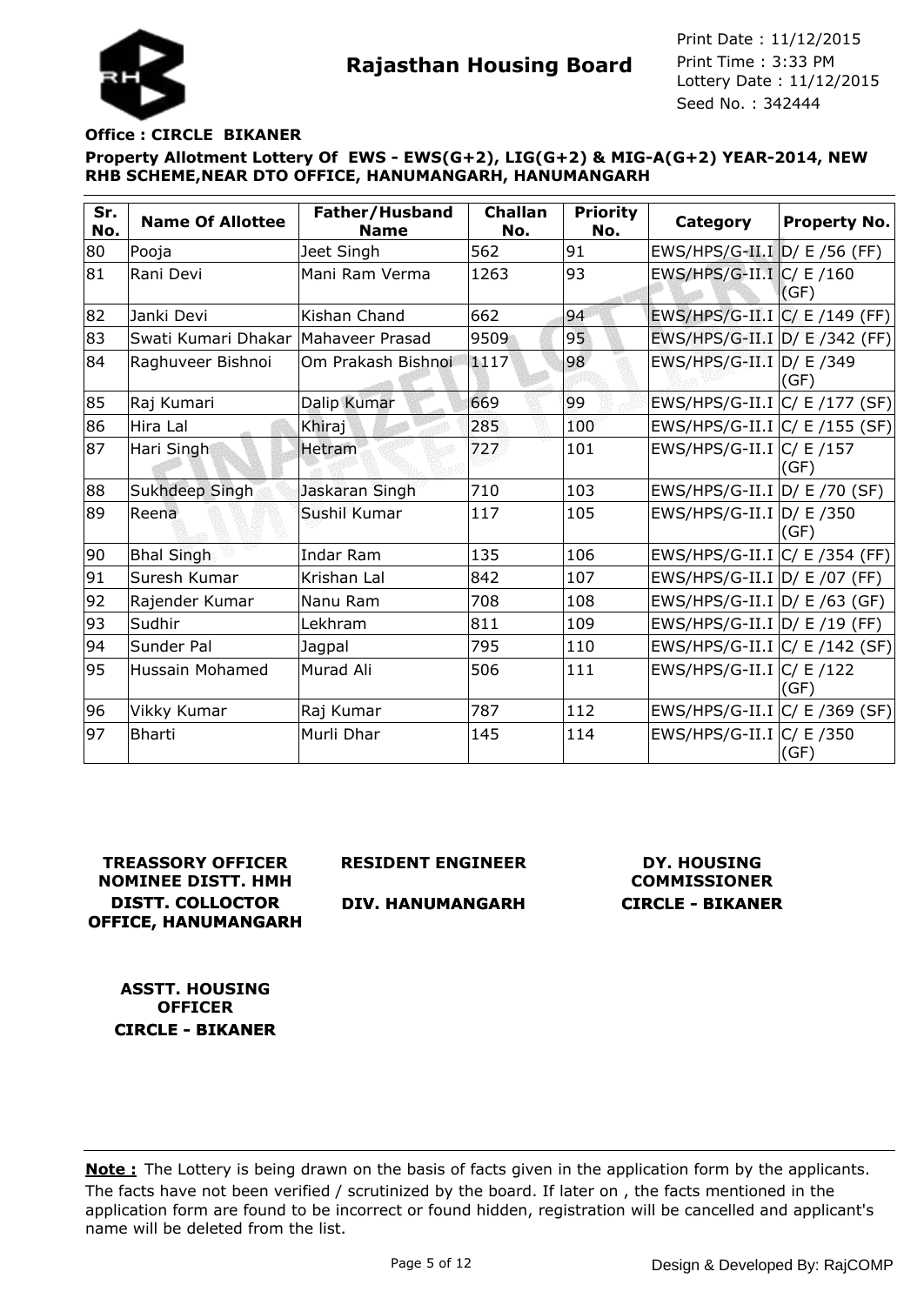## **Office : CIRCLE BIKANER**

**Property Allotment Lottery Of EWS - EWS(G+2), LIG(G+2) & MIG-A(G+2) YEAR-2014, NEW RHB SCHEME,NEAR DTO OFFICE, HANUMANGARH, HANUMANGARH**

| Sr.<br>No. | <b>Name Of Allottee</b> | Father/Husband<br><b>Name</b> | <b>Challan</b><br>No. | <b>Priority</b><br>No. | Category                         | <b>Property No.</b> |
|------------|-------------------------|-------------------------------|-----------------------|------------------------|----------------------------------|---------------------|
| 98         | Vikash Kumar Dhaka      | Mahaveer Prasad               | 9512                  | 115                    | $EWS/HPS/G-II.I/C/ E/183$        | (GF)                |
| 99         | Charanjeet Kour         | Saravjeet Singh               | 845                   | 116                    | EWS/HPS/G-II.I C/ E /130 (SF)    |                     |
| 100        | Shri Lal                | Adhik Lal                     | 667                   | 117                    | EWS/HPS/G-II.I D/ E /34 (SF)     |                     |
| 101        | Naveen Kumar Garg       | Vijay Kumar Garg              | 299                   | 118                    | EWS/HPS/G-II.I D/ E /72 (SF)     |                     |
| 102        | Devdutt                 | Ramji Lal                     | 24                    | 119                    | $EWS/HPS/G-II.I/C/ E/391 (FF)$   |                     |
| 103        | Pushpa Devi             | Lal Chand                     | 588                   | 120                    | EWS/HPS/G-II.I D/ E /354 (FF)    |                     |
| 104        | Durga Shanker<br>Sharma | Raghuver Dayal                | 22                    | 126                    | EWS/HPS/G-II.I $D / E$ /67 (FF)  |                     |
| 105        | <b>Pushpender Saini</b> | Paramjeet Saini               | 11.13                 | 127                    | $EWS/HPS/G-II.I D/E/55$ (FF)     |                     |
| 106        | Jagtar Singh            | Jaginder Singh                | 309                   | 128                    | EWS/HPS/G-II.I $ C $ E /174 (FF) |                     |
| 107        | Chota Devi              | Sarwan Lal Dhakar             | 9511                  | 129                    | EWS/HPS/G-II.I D/ E /37 (GF)     |                     |
| 108        | Ram Chander             | Mani Ram                      | 403                   | 130                    | EWS/HPS/G-II.I $ C $ E /378 (FF) |                     |
| 109        | Paramjeet Kour          | Nathu Singh                   | 532                   | 131                    | $EWS/HPS/G-II.I C/E/367(FF)$     |                     |
| 110        | Ganga Singh             | Ramkumar Singh                | 670                   | 132                    | EWS/HPS/G-II.I $C/$ E /186 (FF)  |                     |
| 111        | Tara Devi               | Om Prakash                    | 412                   | 133                    | EWS/HPS/G-II.I $D/E/12$ (SF)     |                     |
| 112        | Chiman Lal              | Kishan Lal                    | 951                   | 134                    | EWS/HPS/G-II.I $ C/E $ /134      | (GF)                |
| 113        | Pankaj Kumar            | Ramji Dass                    | 953                   | 135                    | $ EWS/HPS/G-II.I C/E/191(SF) $   |                     |
| 114        | Vijender Kumar          | Mahender Singh                | 701                   | 136                    | $EWS/HPS/G-II.I C/E/140(FF)$     |                     |
| 115        | Rohitash                | Ranjeet                       | 718                   | 137                    | EWS/HPS/G-II.I $ C/E /170$       | (GF)                |
| 116        | Desh Raj                | Kishmiri Lal                  | 685                   | 138                    | $EWS/HPS/G-II.I D/E/60(SF)$      |                     |
| 117        | Hans Raj                | Chet Ram                      | 606                   | 141                    | $EWS/HPS/G-II.I C/E/164(FF)$     |                     |

# **TREASSORY OFFICER NOMINEE DISTT. HMH DISTT. COLLOCTOR OFFICE, HANUMANGARH**

**RESIDENT ENGINEER**

## **DIV. HANUMANGARH**

# **DY. HOUSING COMMISSIONER CIRCLE - BIKANER**

**ASSTT. HOUSING OFFICER CIRCLE - BIKANER**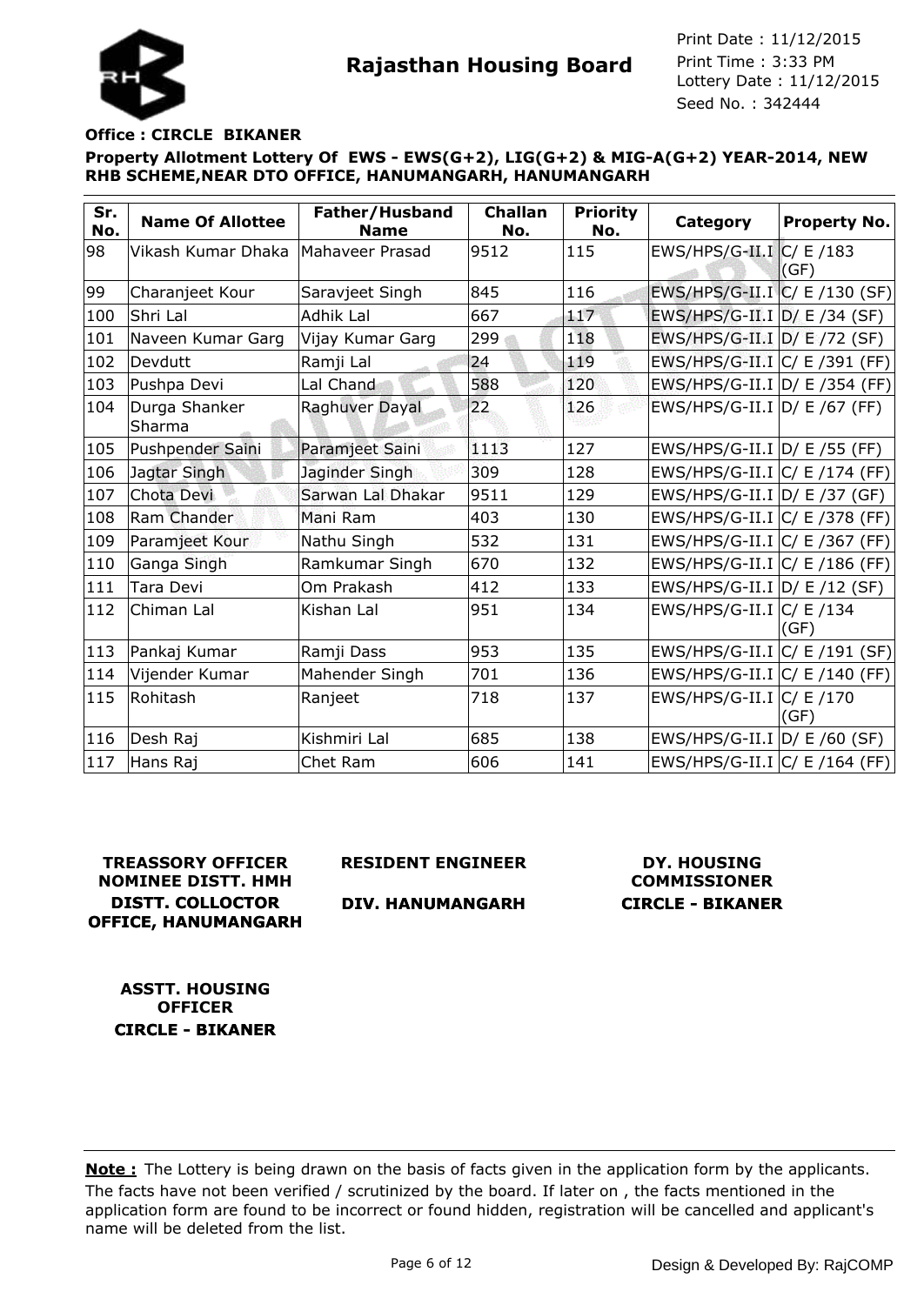



#### **Office : CIRCLE BIKANER**

**Property Allotment Lottery Of EWS - EWS(G+2), LIG(G+2) & MIG-A(G+2) YEAR-2014, NEW RHB SCHEME,NEAR DTO OFFICE, HANUMANGARH, HANUMANGARH**

| Sr.<br>No. | <b>Name Of Allottee</b> | Father/Husband<br><b>Name</b> | <b>Challan</b><br>No. | <b>Priority</b><br>No. | Category                        | <b>Property No.</b> |
|------------|-------------------------|-------------------------------|-----------------------|------------------------|---------------------------------|---------------------|
| 118        | Tara Yadav              | Paras Nath                    | 695                   | 142                    | EWS/HPS/G-II.I D/ E /360        | (SF)                |
| 119        | Tripta Rani             | <b>Bhagwan Dass</b>           | 330                   | 143                    | EWS/HPS/G-II.I D/ E /17 (FF)    |                     |
| 120        | Jangeer Singh           | Ram Singh                     | 9605                  | 146                    | EWS/HPS/G-II.I $ C $ E /169     | (GF)                |
| 121        | Bharat Jain             | Chander Prkash Jain           | 543                   | 147                    | EWS/HPS/G-II.I $ C/E $ /363     | (GF)                |
| 122        | Sukhraj Singh           | Ajyab Singh                   | 69                    | 148                    | $EWS/HPS/G-II.I C/E/351$        | (GF)                |
| 123        | Rajender Kumar          | Poonam Chand                  | 433                   | 149                    | EWS/HPS/G-II.I D/ E /24 (SF)    |                     |
| 124        | Hemlata                 | Mangan Lal Sharma             | 233                   | 150                    | EWS/HPS/G-II.I $ C/E $ /136     | (GF)                |
| 125        | Dayaram Beniwal         | Indraj Beniwal                | 947                   | 151                    | $EWS/HPS/G-II.I/C/ E/395 (SF)$  |                     |
| 126        | Neetu Soni              | Rajkumar Soni                 | 9508                  | 152                    | $EWS/HPS/G-II.I/C/ E/173 (FF)$  |                     |
| 127        | Asha Rani               | Vijay Kumar                   | 344                   | 153                    | EWS/HPS/G-II.I D/ E /61 (GF)    |                     |
| 128        | Harish Kumar<br>Sharma  | Ashok Kumar<br>Sharma         | 779                   | 154                    | EWS/HPS/G-II.I $D / E$ /35 (SF) |                     |
| 129        | Kalash                  | Jetha Ram Godara              | 405                   | 156                    | EWS/HPS/G-II.I C/ E /373        | (GF)                |
| 130        | Radhayshyam Soni        | Keshav Dev Soni               | 14                    | 157                    | EWS/HPS/G-II.I C/ E /394 (SF)   |                     |
| 131        | Girish Kumar            | Lila Dhar                     | 9602                  | 159                    | $EWS/HPS/G-II.I D/E/50(GF)$     |                     |
| 132        | Suresh Kumar            | Prithvi Singh                 | 719                   | 160                    | EWS/HPS/G-II.I $D/E/13$ (GF)    |                     |
| 133        | <b>Bhawar Lal</b>       | Mamraj                        | 707                   | 162                    | EWS/HPS/G-II.I D/ E /355 (FF)   |                     |
| 134        | Jai Singh               | Ram Pratap                    | 74                    | 163                    | EWS/HPS/G-II.I C/ E /171        | (GF)                |

# **TREASSORY OFFICER NOMINEE DISTT. HMH DISTT. COLLOCTOR OFFICE, HANUMANGARH**

**RESIDENT ENGINEER**

## **DIV. HANUMANGARH**

# **DY. HOUSING COMMISSIONER CIRCLE - BIKANER**

**ASSTT. HOUSING OFFICER CIRCLE - BIKANER**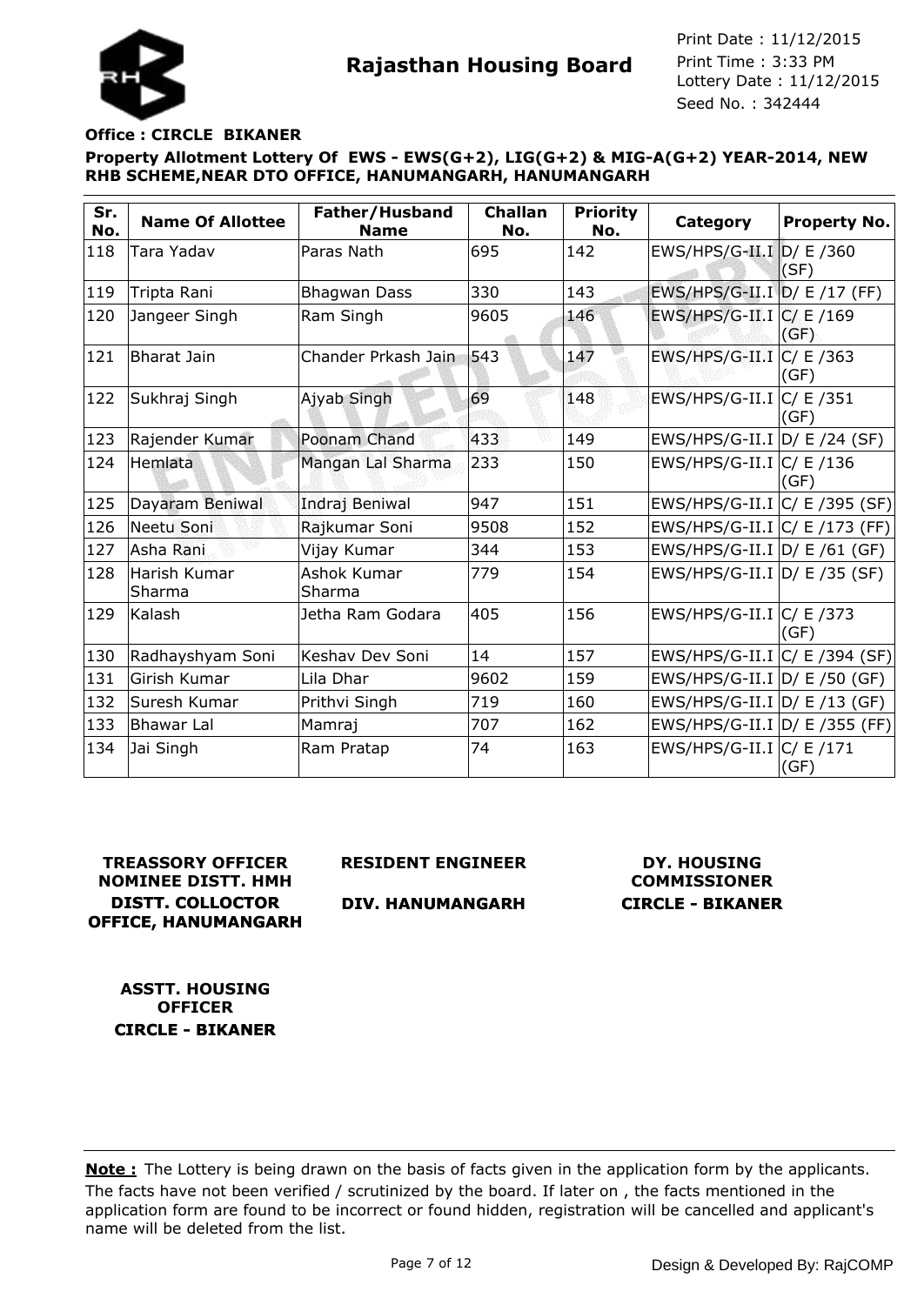

## **Office : CIRCLE BIKANER**

**Property Allotment Lottery Of EWS - EWS(G+2), LIG(G+2) & MIG-A(G+2) YEAR-2014, NEW RHB SCHEME,NEAR DTO OFFICE, HANUMANGARH, HANUMANGARH**

| Sr.<br>No. | <b>Name Of Allottee</b> | Father/Husband<br><b>Name</b> | <b>Challan</b><br>No. | <b>Priority</b><br>No. | Category                         | <b>Property No.</b> |
|------------|-------------------------|-------------------------------|-----------------------|------------------------|----------------------------------|---------------------|
| 135        | Vijay Kumar             | Resham Lal Grover             | 965                   | 164                    | EWS/HPS/G-II.I D/ E /353 (FF)    |                     |
| 136        | Devki                   | Harish Kumar                  | 1000                  | 165                    | $EWS/HPS/G-II.I C/E/360(SF) $    |                     |
| 137        | Arvind                  | Dharam Pal                    | 426                   | 167                    | EWS/HPS/G-II.I D/ E /21 (SF)     |                     |
| 138        | Devi Lal                | Jagdish                       | 680                   | 168                    | $EWS/HPS/G-II.I C/E/151(FF)$     |                     |
| 139        | Pushlata Soni           | Radharaman Verma              | 12                    | 170                    | EWS/HPS/G-II.I D/ E /06 (FF)     |                     |
| 140        | Vikram Jeet             | Deshraj                       | 684                   | 171                    | EWS/HPS/G-II.I $ C/E $ /148      | (GF)                |
| 141        | lPrahalad Kumar         | Dharam pal Sharma             | 623                   | 172                    | EWS/HPS/G-II.I $ C/E/143(SF) $   |                     |
| 142        | Rekha Aggarwal          | Vishal                        | 26                    | 173                    | EWS/HPS/G-II.I $ C/E $ /375      | (GF)                |
| 143        | Jasveer Singh           | <b>Gurdeep Singh</b>          | 846                   | 174                    | EWS/HPS/G-II.I $ C $ E /355 (FF) |                     |
| 144        | Sita Ram                | Mohan Lal                     | 908                   | 175                    | EWS/HPS/G-II.I $D/E$ /346        | (SF)                |
| 145        | Shyokaran               | Tulcha Ram                    | 1268                  | 177                    | EWS/HPS/G-II.I D/ E /68 (FF)     |                     |
| 146        | Vikash Verma            | Chandermohan<br>verma         | 257                   | 178                    | $EWS/HPS/G-II.I/C/ E/124$        | (GF)                |
| 147        | Sushil Verma            | Suresh Chander<br>Verma       | 118                   | 179                    | EWS/HPS/G-II.I $D / E$ /69 (SF)  |                     |
| 148        | Urmila Devi Sharma      | Raghuver Dayal                | 35                    | 180                    | EWS/HPS/G-II.I D/ E /57 (SF)     |                     |
| 149        | Khemchand               | Gulabchand                    | 999                   | 181                    | EWS/HPS/G-II.I C/ E /379 (FF)    |                     |
| 150        | Lakkha Singh            | <b>Gurdev Singh</b>           | 934                   | 1                      | EWS/HPS/G-<br>II.II              | C/ E / 126 (FF)     |
| 151        | Om Prakash              | Shoylal                       | 397                   | $\mathbf{1}$           | EWS/HPS/G-IV                     | D/E/39(GF)          |
| 152        | Sanjay Dutt             | Mahaveer Prasad               | 766                   | $\overline{2}$         | EWS/HPS/G-IV                     | D/ E /345<br>(SF)   |

**TREASSORY OFFICER NOMINEE DISTT. HMH DISTT. COLLOCTOR OFFICE, HANUMANGARH** **RESIDENT ENGINEER**

## **DIV. HANUMANGARH**

# **DY. HOUSING COMMISSIONER CIRCLE - BIKANER**

**ASSTT. HOUSING OFFICER CIRCLE - BIKANER**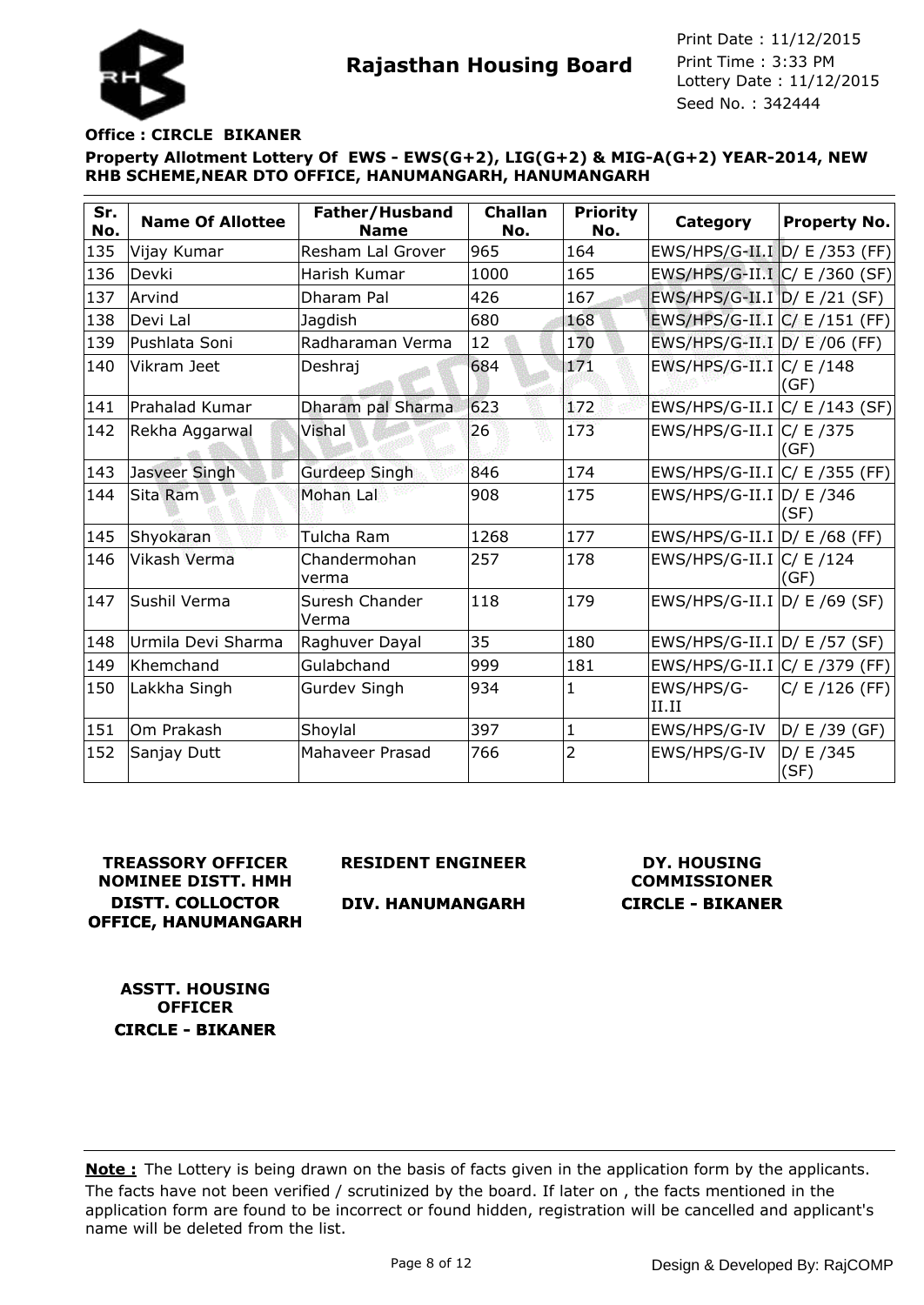## **Office : CIRCLE BIKANER**

**Property Allotment Lottery Of EWS - EWS(G+2), LIG(G+2) & MIG-A(G+2) YEAR-2014, NEW RHB SCHEME,NEAR DTO OFFICE, HANUMANGARH, HANUMANGARH**

| Sr.<br>No. | <b>Name Of Allottee</b> | Father/Husband<br><b>Name</b> | <b>Challan</b><br>No. | <b>Priority</b><br>No. | Category           | <b>Property No.</b> |
|------------|-------------------------|-------------------------------|-----------------------|------------------------|--------------------|---------------------|
| 153        | Bhagwan Sahay           | Bhawari Lal                   | 19                    | 3                      | EWS/HPS/G-IV       | $D / E / 58$ (SF)   |
| 154        | Hawa Singh              | Changi Ram                    | 95                    | $\overline{4}$         | EWS/HPS/G-IV       | D/ E /352<br>(GF)   |
| 155        | Om Prakash              | Norang Lal                    | 756                   | 5                      | EWS/HPS/G-IV       | D/E/337<br>(GF)     |
| 156        | <b>Bhup Singh</b>       | Mani Ram                      | 810                   | $\overline{z}$         | EWS/HPS/G-IV       | D/E/16(GF)          |
| 157        | Gopal Ram               | <b>Birdi Chand</b>            | 591                   | $\overline{8}$         | EWS/HPS/G-IV       | C/E/370(SF)         |
| 158        | Gurdeep Mashal          | <b>Amar Singh</b>             | 994                   | 10                     | EWS/HPS/G-IV       | C/E/357(SF)         |
| 159        | Gurpreet Singh          | <b>Bikkar Singh</b>           | 717                   | 12 <sup>°</sup>        | EWS/HPS/G-IV       | D/ E /65 (FF)       |
| 160        | Rakesh Kumar            | Indraj                        | 542                   | 15                     | EWS/HPS/G-IV       | D/ E /31 (FF)       |
| 161        | Ravinder                | Sarwan Kumar                  | 391                   | 16                     | EWS/HPS/G-IV       | C/ E / 189 (SF)     |
| 162        | <b>Basant Lal</b>       | Kalesh Chand                  | $\overline{4}$        | 19                     | EWS/HPS/G-IV       | D / E / 351<br>(GF) |
| 163        | Niranjan Singh          | Nathu Singh                   | 589                   | 21                     | EWS/HPS/G-IV       | C/E/156(SF)         |
| 164        | Pawan Kumar             | Mahaveer Prasad               | 900                   | 23                     | EWS/HPS/G-IV       | C / E / 125 (FF)    |
| 165        | Ashok Kumar             | Hari Ram                      | 395                   | 24                     | EWS/HPS/G-IV       | C/ E / 146<br>(GF)  |
| 166        | Sada Sukh               | Mangla Ram                    | 1116                  | 25                     | EWS/HPS/G-IV       | D/ E /357<br>(SF)   |
| 167        | <b>BhawarLal Regar</b>  | kalu Ram Regar                | 41                    | 27                     | EWS/HPS/G-IV       | $D / E / 20$ (FF)   |
| 168        | Usha Rani               | Rakesh Kumar                  | 425                   | 1                      | EWS/HPS/G-<br>IX.I | C / E / 123<br>(GF) |
| 169        | Syokat Ali              | Saleem Khan                   | 874                   | $\overline{2}$         | EWS/HPS/G-<br>IX.I | $D / E / 52$ (GF)   |

**TREASSORY OFFICER NOMINEE DISTT. HMH DISTT. COLLOCTOR OFFICE, HANUMANGARH**

**RESIDENT ENGINEER**

**DIV. HANUMANGARH**

**DY. HOUSING COMMISSIONER CIRCLE - BIKANER**

**ASSTT. HOUSING OFFICER CIRCLE - BIKANER**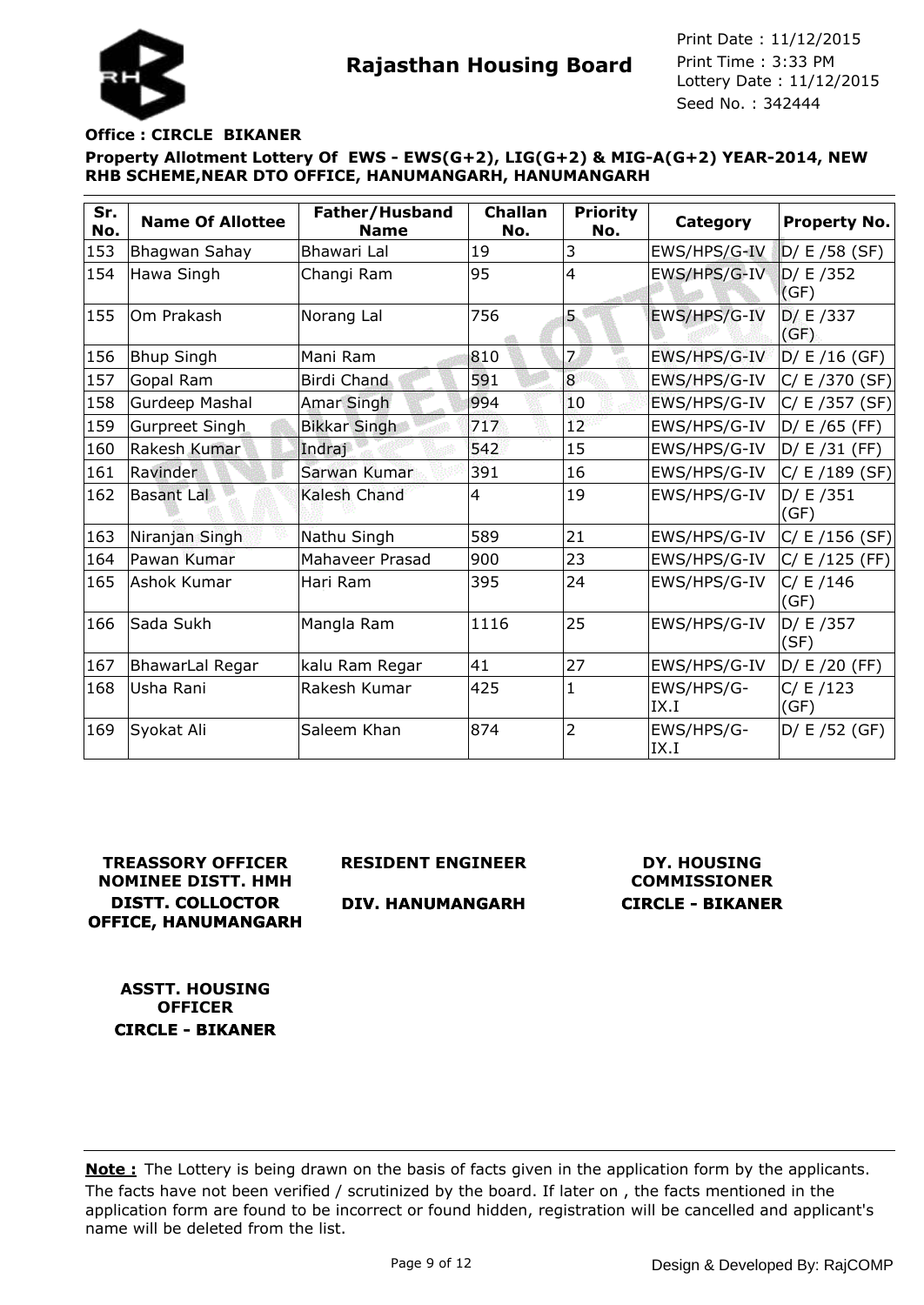

## **Office : CIRCLE BIKANER**

**Property Allotment Lottery Of EWS - EWS(G+2), LIG(G+2) & MIG-A(G+2) YEAR-2014, NEW RHB SCHEME,NEAR DTO OFFICE, HANUMANGARH, HANUMANGARH**

| Sr.<br>No. | <b>Name Of Allottee</b> | Father/Husband<br><b>Name</b> | <b>Challan</b><br>No. | <b>Priority</b><br>No. | Category           | Property No.        |
|------------|-------------------------|-------------------------------|-----------------------|------------------------|--------------------|---------------------|
| 170        | Pramjeet Kour           | Nakhsharta Singh              | 677                   | 3                      | EWS/HPS/G-<br>IX.I | D/ E /339<br>(GF)   |
| 171        | Jyoti Godwani           | Rajesh Sindhi                 | 32                    | $\overline{4}$         | EWS/HPS/G-<br>IX.I | $D / E / 64$ (GF)   |
| 172        | Gulshan                 | Lekhram                       | 821                   | 6                      | EWS/HPS/G-<br>IX I | $D / E / 40$ (GF)   |
| 173        | <b>Bhawar Lal Meena</b> | Ramkesh Meena                 | 20                    | ī                      | EWS/HPS/G-V        | C/ E / 141 (SF)     |
| 174        | Sampat Meena            | Rameshwar Lal<br>Meena        | $\overline{2}$        | $\overline{a}$         | EWS/HPS/G-V        | $D / E / 44$ (FF)   |
| 175        | Khusbu                  | Hans Raj                      | 621                   | 4                      | EWS/HPS/G-V        | C/ E / 178 (SF)     |
| 176        | <b>Bhadur Ram</b>       | Dana Ram                      | 651                   | 6                      | EWS/HPS/G-V        | C/ E / 182<br>(GF)  |
| 177        | Roshan Lal Meena        | Ladhu Ram Meena               | 9                     | 8                      | EWS/HPS/G-V        | $D / E / 341$ (FF)  |
| 178        | Chin pal Meena          | Poonam Chand<br>Meena         | 7                     | 9                      | EWS/HPS/G-V        | $D / E / 47$ (SF)   |
| 179        | <b>Phool Chand</b>      | Mani Ram                      | 690                   | 11                     | EWS/HPS/G-V        | $C/ E / 166$ (SF)   |
| 180        | Ramesh Kumar<br>Meena   | Ramdhan Meena                 | 23                    | 13                     | EWS/HPS/G-V        | $D / E / 03$ (GF)   |
| 181        | Moti Lal                | Panna Lal                     | 583                   | 15                     | EWS/HPS/G-V        | C / E / 135<br>(GF) |
| 182        | Ramavatar Meena         | Chote Lal Meena               | 9515                  | 16                     | EWS/HPS/G-V        | C / E / 374<br>(GF) |
| 183        | Subhash Chander         | Ram Pratap                    | 96                    | 17                     | EWS/HPS/G-V        | $D / E / 15$ (GF)   |
| 184        | Bhagwan Sahay           | Chote Lal Meena               | 9516                  | 18                     | EWS/HPS/G-V        | $D / E / 23$ (SF)   |
| 185        | Moti Lal                | Dharam Chand                  | 672                   | 19                     | EWS/HPS/G-V        | C/ E /388<br>(GF)   |

## **TREASSORY OFFICER NOMINEE DISTT. HMH DISTT. COLLOCTOR OFFICE, HANUMANGARH**

**RESIDENT ENGINEER**

## **DIV. HANUMANGARH**

# **DY. HOUSING COMMISSIONER CIRCLE - BIKANER**

**ASSTT. HOUSING OFFICER CIRCLE - BIKANER**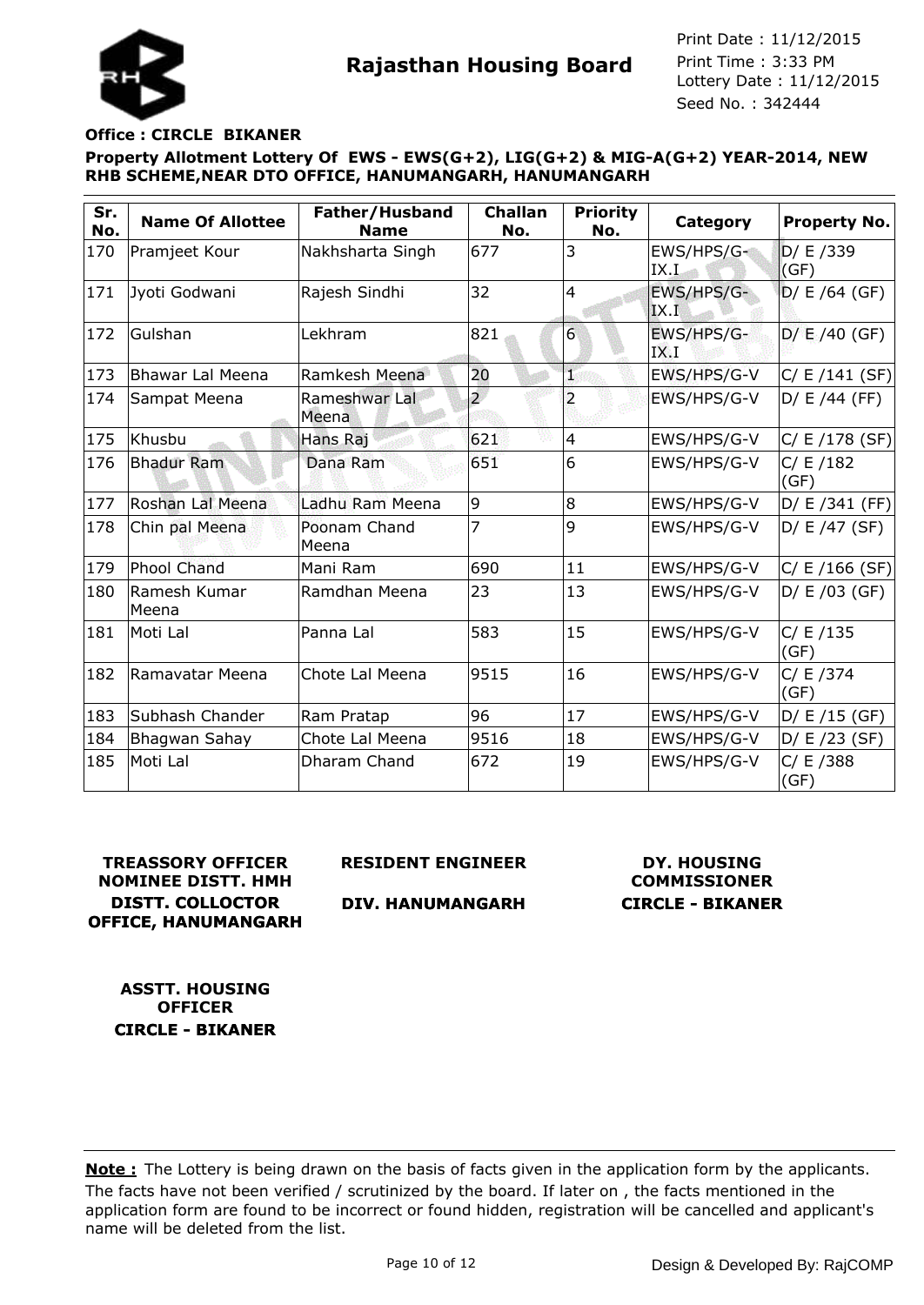

## **Office : CIRCLE BIKANER**

**Property Allotment Lottery Of EWS - EWS(G+2), LIG(G+2) & MIG-A(G+2) YEAR-2014, NEW RHB SCHEME,NEAR DTO OFFICE, HANUMANGARH, HANUMANGARH**

| Sr.<br>No. | <b>Name Of Allottee</b>             | Father/Husband<br><b>Name</b> | <b>Challan</b><br>No. | <b>Priority</b><br>No. | <b>Category</b>               | <b>Property No.</b> |
|------------|-------------------------------------|-------------------------------|-----------------------|------------------------|-------------------------------|---------------------|
| 186        | Mahaveer Prasad                     | Mangi Lal                     | 689                   | 20                     | EWS/HPS/G-V                   | C/ E / 376<br>(GF)  |
| 187        | Hans Raj                            | Maan Singh                    | 584                   | 21                     | EWS/HPS/G-V                   | D/ E /344 (FF)      |
| 188        | Suresh Chand Meena   Prahalad Meena |                               | 36                    | 22                     | EWS/HPS/G-V                   | $C/ E / 380$ (FF)   |
| 189        | Mukesh Kumar<br>Meena               | Kishori Lal Meena             | 25                    | 24                     | EWS/HPS/G-V                   | $D / E / 38$ (GF)   |
| 190        | Surjan Lal Meena                    | Kishori Lal Meena             | 34                    | 25                     | EWS/HPS/G-V                   | D/ E /48 (SF)       |
| 191        | Kapil Meena                         | Ramji Lal Meena               | $\overline{3}$        | 27                     | EWS/HPS/G-V                   | C/ E / 364<br>(GF)  |
| 192        | Lakhan Singh Meena                  | Ramkesh Meena                 | 38                    | 28                     | EWS/HPS/G-V                   | $C/ E / 187$ (FF)   |
| 193        | Mange Ram                           | Ram Swaroop                   | 9522                  | 1                      | EWS/HPS/G-<br>VIII            | C / E / 147<br>(GF) |
| 194        | <b>Vikram Singh</b>                 | <b>Umrav Singh</b>            | 9517                  | $\overline{2}$         | EWS/HPS/G-<br>VIII            | C / E / 181<br>(GF) |
| 195        | <b>Bhopal Singh</b>                 | Risal Singh                   | 9519                  | 3                      | EWS/HPS/G-<br>VIII            | C/ E / 168 (SF)     |
| 196        | Mahender Singh                      | Karam Singh                   | 9520                  | $\overline{4}$         | EWS/HPS/G-<br>VIII            | C/ E / 381 (SF)     |
| 197        | Rajveer Singh                       | Aman Singh                    | 9521                  | 5                      | EWS/HPS/G-<br>VIII            | C/ E / 158<br>(GF)  |
| 198        | Pheru Singh                         | <b>Birakh Ram</b>             | 9518                  | 6                      | EWS/HPS/G-<br>VIII            | $C / E / 192$ (SF)  |
| 199        | Seema Rani                          | Raj Kumar Advani              | 325                   | 1                      | EWS/ORS/G-II.I C/ E /359 (SF) |                     |
| 200        | Suraj Devi                          | Goverdhan                     | 808                   | 2                      | EWS/ORS/G-II.I C/ E /389 (FF) |                     |
| 201        | Ikbal Kour                          | Mithu Singh                   | 716                   | 1                      | $EWS/ORS/G-IV$ $ D/E/42$ (FF) |                     |

**TREASSORY OFFICER NOMINEE DISTT. HMH DISTT. COLLOCTOR OFFICE, HANUMANGARH** **RESIDENT ENGINEER**

**DIV. HANUMANGARH**

**DY. HOUSING COMMISSIONER CIRCLE - BIKANER**

**ASSTT. HOUSING OFFICER CIRCLE - BIKANER**